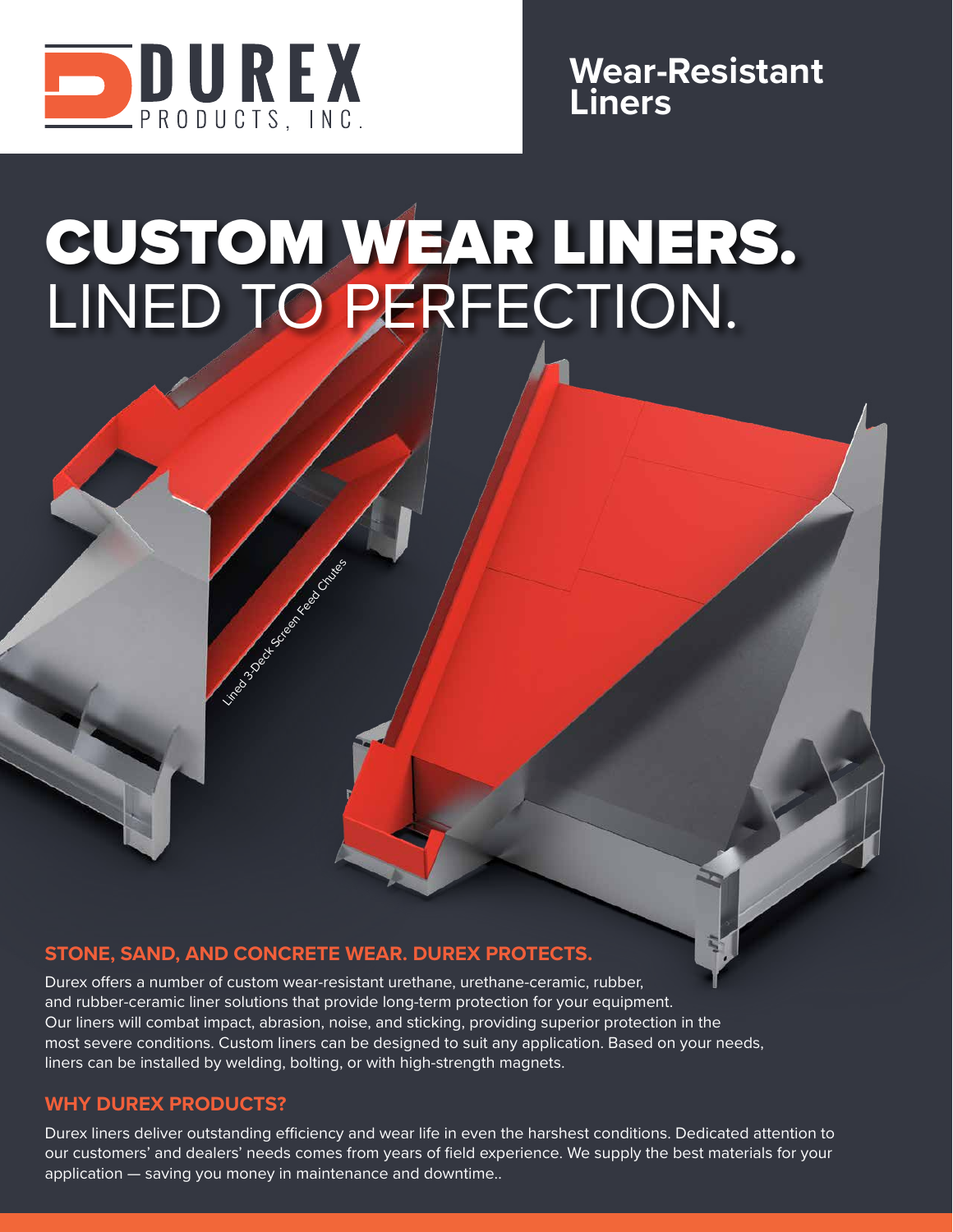## CUSTOM WEAR LINERS TO MATCH



#### **WHY URETHANE?**

Urethane liners are long-lasting and flexible, and urethane is lighter than steel, allowing for easier handling and installation. Any necessary trimming can be performed in place with a sharp knife or reciprocating saw. Cutting steel in enclosed areas is considered a safety hazard and requires removing the liners for adjustment, which is timeconsuming and cumbersome.

#### **URETHANE**

- Wet or dry abrasive applications
- Rock, sand, slurries
- Sticky materials in high-wear areas
- Chutes, launders, bins, mixers, screen feed boxes, discharge lips, and feed hoppers

Wide range of formulas available.



- Lightweight
- Noise-reducing
- Easier to cut, install, maintain
- Custom formulas to suit any application
- Available in sheets or made to size
- Kits available for most OEM equipment
- Thicknesses in 3/16-in and greater



Urethane Made-to-Size Liner

**Expanded Metal- Urethane-Coated Bolt Backed Liner Option Universal Counter-Bore Tool**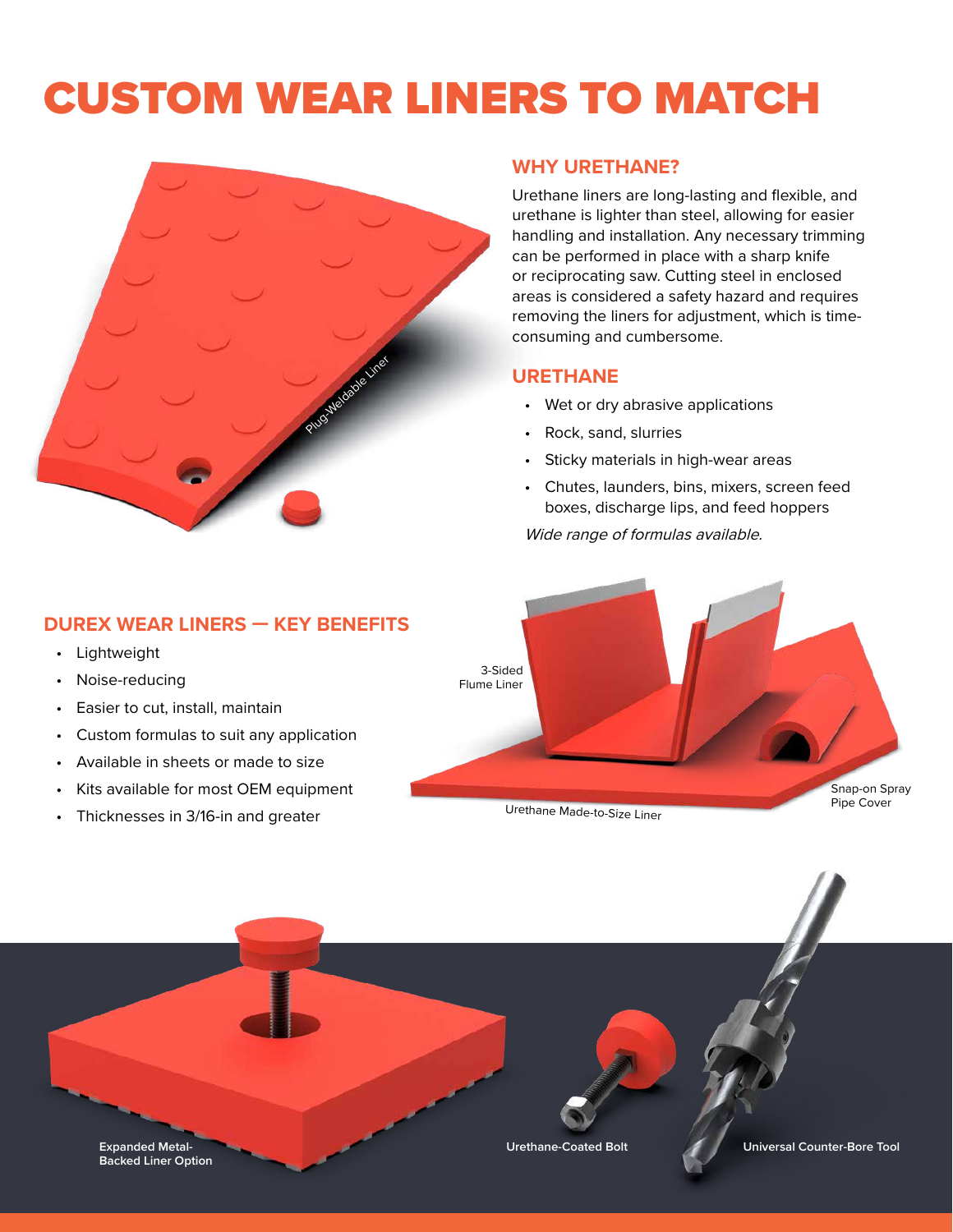### YOUR UNIQUE APPLICATION

Urethane-Ceramic Liner

**Rubber Liner With Plug**

#### **WHY URETHANE-CERAMIC AND RUBBER-CERAMIC?**

Urethane-ceramic and rubber-ceramic liners are ideal for the harshest of wear areas, including turnheads, flop gates, high-impact areas, and belt transition areas.



- Dry applications
- Large rock and/or high-impact applications

Rubber-Ceramic Bin Liner

• Screen feed boxes, discharge lips, feed hoppers, chutes

#### **URETHANE-CERAMIC OR RUBBER-CERAMIC**

- Wet or dry applications
- Severe wear applications
- Turnheads, flop gates, impact areas, belt transition areas

Combines abrasion resistance and impact resistance.